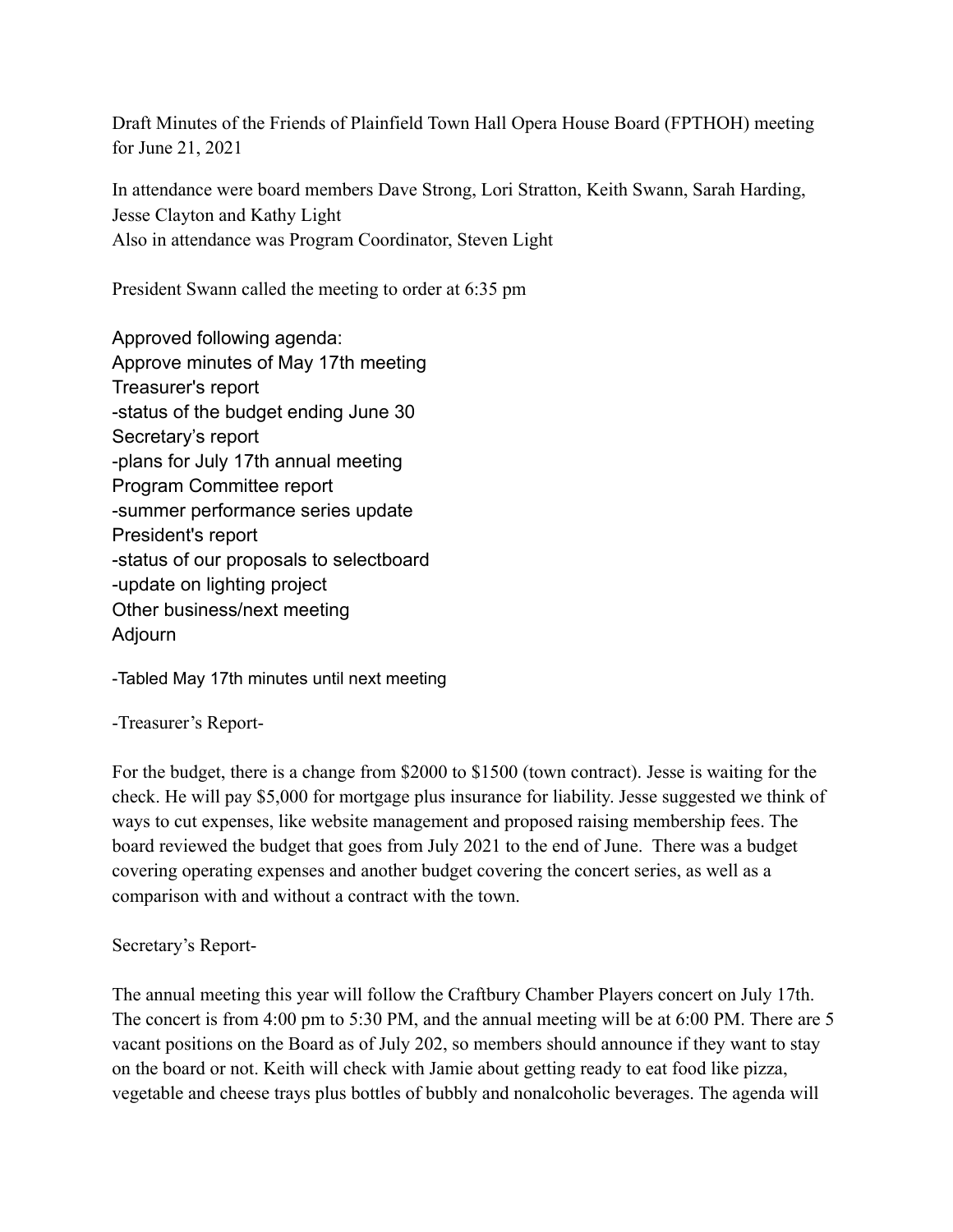include outline of lease plan to get public feedback, fund drive celebration and board member elections. The recent survey supported that music and food help to get people to a meeting. Another newsletter should go out at the end of July.

## -Summer Performance Series/Program Committee Report-

Kathy suggested that we need signage (sandwich board) in the lower village and at the entrance to rec field. The canopy will be put up on Saturday as well as a table for signing people up and taking donations. Dave Keller will arrive at 2:00 or 2:30. At 10 am on Thursday, platforms need to be moved from Dave's barn to the rec field and on Friday be put together. Keith is going to talk to Jamie about getting the apple fries vendor..We agreed to make a policy to pay half the agreed fare to the artist if the artist establishes a rain date and can't perform on the rain date. We passed the motion to commit to playing the artist in case of rain on the rain date. Both Dave Keller and Modern Times Theater have rain dates.

## -President's Report

Keith reported about attending the Plainfield Selectboard meeting. The SB liked proposal #1. Tammy was concerned that the town would not be able to use the hall like a public space and that it would turn into a private management organization. Tammy suggested that we write up a contract and propose it to them. She did not like a \$1 lease fee and was concerned that they would not have any income to pay for maintenance. For example, they would need maintenance costs for town meetings. The SB proposed that the first \$3000 we would keep, and after that, a certain percentage of income would go to the town. Tammy asked if we want a longer term, like 5 years, contract instead, with our present set up. She proposed this because she knows that every year, it is a problem getting a contract.

We discussed whether or not to have a public forum and have a public hearing so the public can bring input into the issue. Jesse suggested that we figure out when we want to start a new agreement. Dave suggested that September 1st can be a goal. Committee for the contract (Sarah, Jesse, Keith) will get it together for the July SB meeting. The agreement will have a clause that says we will provide them with figures for income and expenditures at the end of the lease. Sarah emphasized that having a public meeting would be a disaster because although ⅔ of the SB supports what we want, it will become polarized because public members will choose sides. We are a public non-profit entity and therefore have a public mission, so we are not obligated to have a public hearing. It was suggested that we use a lease as a two year trial and then reevaluate and see if it benefits everyone. Jesse suggested three years because the COVID fallout will make the first year a recovery, so three years would give us two years of experimentation. Keith talked to Dark Star again. They did not meet this month but are planning to come soon. Grant deadline to get the work done is in August, but Keith assured us that we can get an

extension.